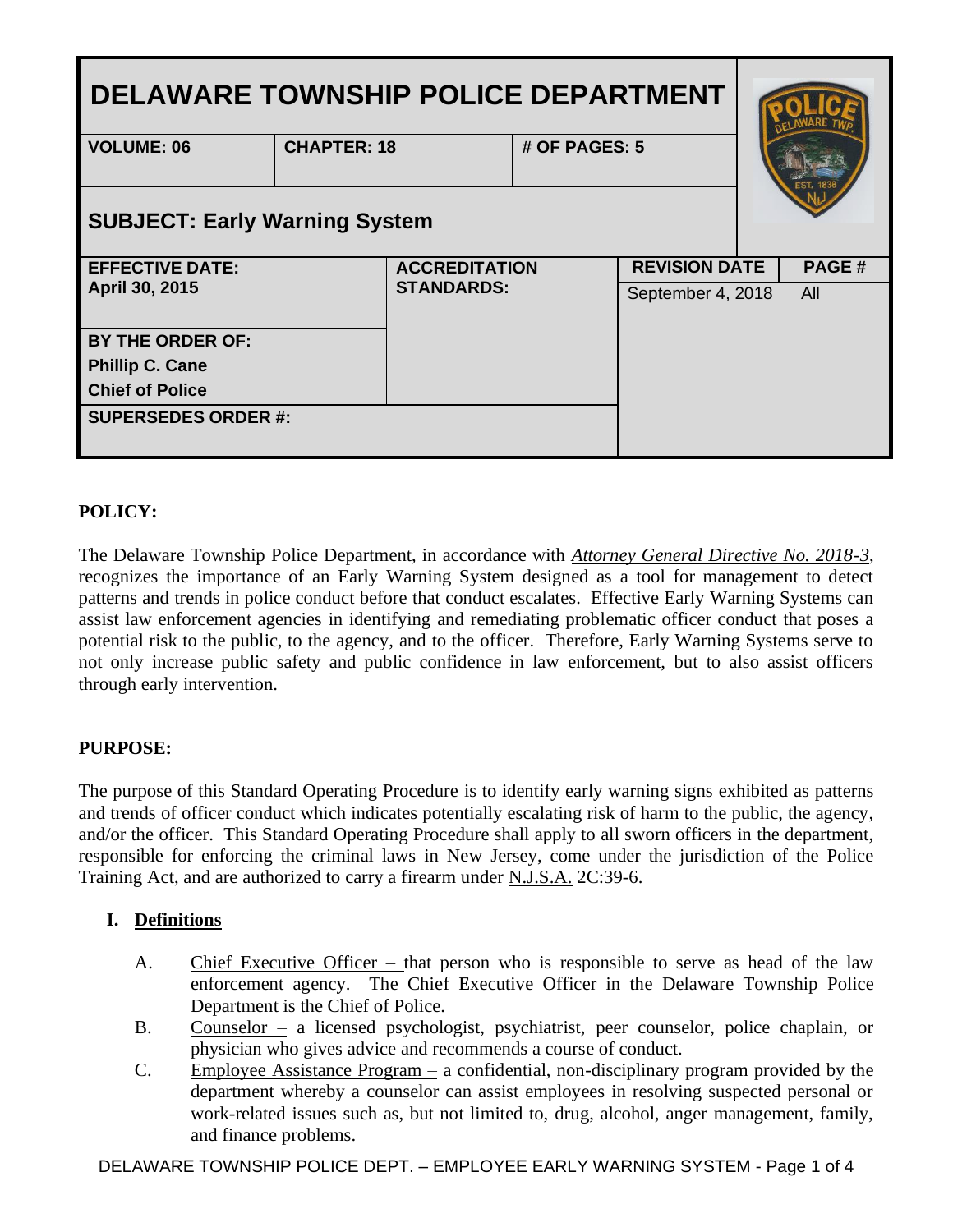- D. Supervisor a member of the department by virtue of rank or assignment assigned to a position requiring the exercise of immediate supervision over the activities of other members.
- E. Superior Officer Chief of Police or other member(s) as determined by the organizational structure.

# **PROCEDURE:**

# **II. Early Warning System Policy**

- A. The Delaware Township Police Department has determined the following performance indicates to be objectively and reasonably measured as they related to potentially escalating harmful behavior by officers.
	- 1. Internal Affairs complaints against the officer, whether initiated by another officer of by a member of the public;
	- 2. Civil actions filed against the officer;
	- 3. Criminal investigations of / or criminal complaints against the officer  $\frac{1}{2}$ ;
	- 4. Any use of force by the officer that are formally determined or adjudicated to have been excessive, unjustified, or unreasonable;
	- 5. Domestic violence investigations in which the officer is an alleged subject;
	- 6. An arrest of the officer, including on a driving under the influence charge;
	- 7. Sexual harassment claims against the officer;
	- 8. Vehicular collisions involving the officer that are formally determined to have been the fault of the officer;
	- 9. A positive drug test by the officer;
	- 10. Cases or arrests by the officer that are rejected or dismissed by a court;
	- 11. Cases in which evidence obtained by an officer is suppressed by a court;
	- 12. Insubordination by the officer;
	- 13. Neglect of duty by the officer;
	- 14. Unexcused absences by the officer;
	- 15. Unacceptable performance rating; and
	- 16. Vehicle pursuits;
	- 17. Any other indicators, as determined by the Chief of Police<sup>2</sup>;

# **III. Initiation of Early Warning Process**

The Early Warning System review process shall be initiated when three (3) separate instances of the performance indicators above, *Section II(A)* occur within any twelve-month (12) period. If an incident triggers multiple performance indicators, that incident shall not be double- or triplecounted, but instead shall count as only one performance indicator. Given the seriousness, every incident involving a criminal investigation of / or a criminal complaint against an officer; arrest of an officer, including driving under the influence; positive drug test; insubordination; and neglect of duty will trigger an Early Warning System review.

<sup>&</sup>lt;sup>1</sup> If Early Warning System notification to the employee could jeopardize an ongoing investigation, the Chief of Police and / or County Prosecutor, in his or her discretion, may permit delayed notification to the employee or delayed initiation of this Early Warning System.

<sup>&</sup>lt;sup>2</sup> Any additional performance indicators the Chief of Police considers must be objectively reasonable and reasonably related to potentially escalating harmful behavior.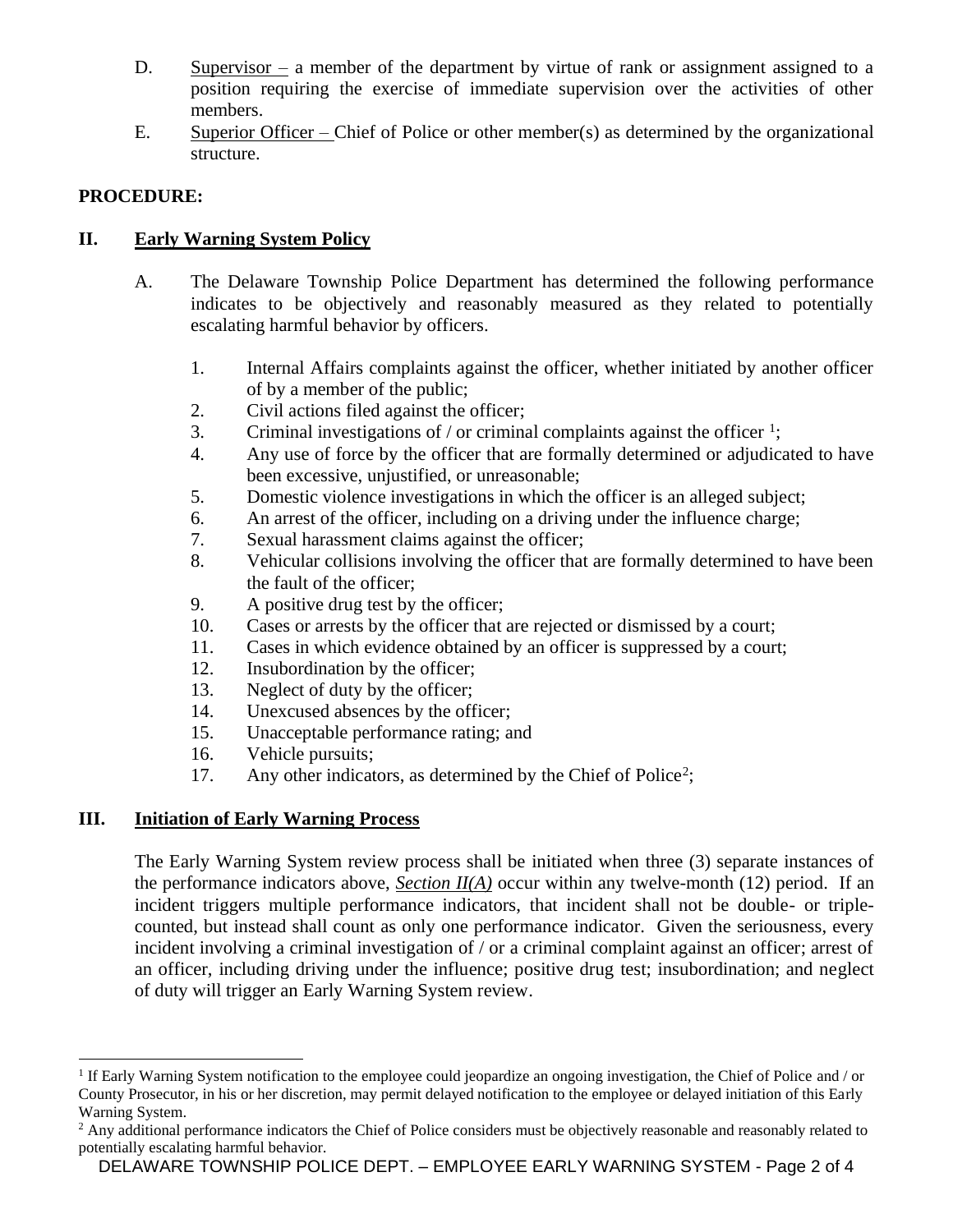## **IV. Administration and Tracking**

- A. The Early Warning System function and administration of reviews shall be assigned to the Delaware Township Police Department, Bureau of Professional Standards *(Internal Affairs Unit*). Supervisors of an officer(s) under review shall be directly involved in the Early Warning System review process in conjunction with Internal Affairs officer(s).
- B. The Bureau of Professional Standards *(Internal Affairs)* Unit, shall maintain manual logs/records for each officer subject this policy. Semi-annually this unit shall unit the departments tracking system and records to assess the accuracy and efficacy of the tracking system.

## **V. Remedial / Corrective Action**

- A. Once an officer has displayed the requisite number of performance indicators necessary to initiate the Early Warning System review process, *as set forth in Section II(A)*, assigned supervisory and / or internal affairs personnel shall initiate remedial action to address the officer's behavior. When the Early Warning System review process is initiated, personnel assigned to oversee the Early Warning System should:
	- 1. Formally notify the subject officer, in writing;
	- 2. Conference with the subject officer and appropriate supervisory personnel;
	- 3. Develop and administer a remedial program including the appropriate remedial/corrective actions listed *Section V(B)*;
	- 4. Continue to monitor the subject officer for at least three (3) months, or until the supervisor concludes that the officer's behavior has been remediated (whichever is longer);
	- 5. Document and report findings to the appropriate supervisory personnel and, if warranted, the internal affairs unit.

*Note: Any statement made by the subject officer in connection with the Early Warning System review process may not be used against the subject officer in any disciplinary or other proceeding.*

- B. Remedial/corrective action may include but is not limited to the following:
	- 1. No additional action;
	- 2. Training or re-training;
	- 3. Counseling;
	- 4. Intensive supervision;
	- 5. Fitness-for-duty examination;
	- 6. Employee Assistance Program (EAP) referral; and
	- 7. Any other appropriate remedial or corrective action<sup>3</sup>.

<sup>&</sup>lt;sup>3</sup> This SOP, and Early Warning Systems generally, are focused on corrective actions to remediate behavior and to provide assistance to the officer. They generally do not address disciplinary actions that might be warranted against an officer. Such disciplinary actions to include the decision to suspend, terminate, or if applicable, charge an employee with criminal conduct remain within the purview of the agency's internal affairs function, and may be imposed in accordance with existing internal affairs guidelines and applicable law, separate from and independent of the Early Warning System.